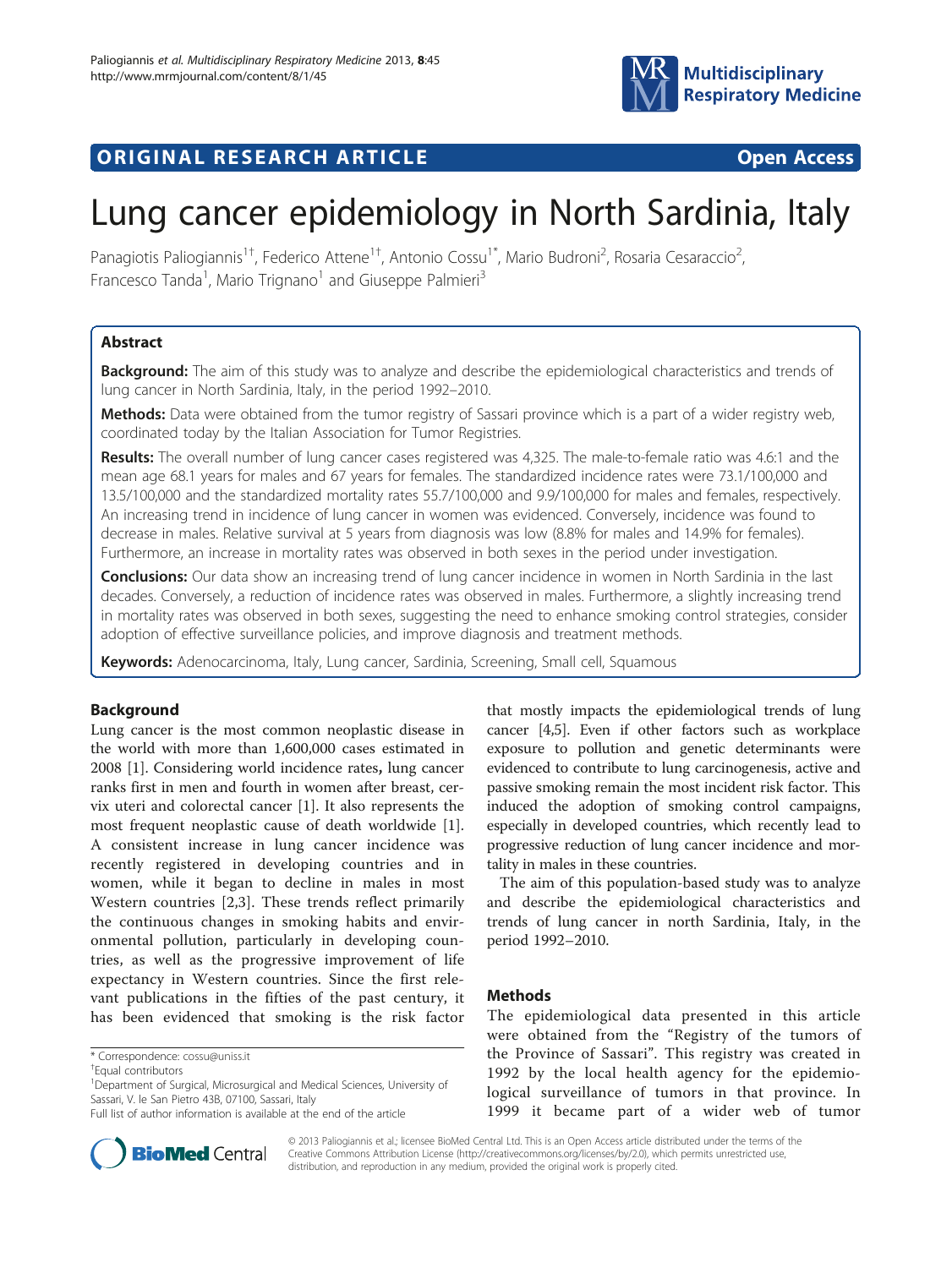registries, coordinated today by the Italian Association for Tumor Registries (AssociazioneItalianaRegistriTumori, AIRTUM). The association coordinates 34 registries in the country, collects and publishes data, and collaborates with international organizations in the field.

Every registry collects data on tumoral diseases affecting inhabitants in the territory of jurisdiction through the local hospitals and health care services, as with other registries (e.g., death registries). Demographic, clinical, pathological and prognostic data are collected for each case of cancer and are registered in a digital database. This database was the data source for the present population-based report.

The demographic characteristics of the patients affected by lung cancer were collected. Crude incidence and mortality rates per 100,000 inhabitants per year were calculated, and the standardized rates were adjusted for European age-population standards. Furthermore, time trends of incidence rates by age class and gender were studied, as well as the estimated change in annual percentage. A comparison between incidence and mortality in the province of Sassari and those in other Italian provinces was also performed. In addition, the cumulative risk of developing the disease and of dying between zero and 74 years of age was estimated. The age class distribution and time trends of incidence, mortality, mean age of disease onset and death, and histology were evaluated. Finally, relative 5-year survival was calculated by the Hakulinen method.

## Results

The overall number of cases of lung cancer registered in the period  $1992 - 2010$  was 4,325. The diagnosis was obtained by histological or cytological reports in 3,178 cases (73.5%) and using other information sources (clinical reports, radiological referrals, death certifications, etc.) in 1,129 cases (26.1%). The modality of diagnosis was not known in 18 cases (0.4%). Among the 4,284 individuals registered, 3,554 were males and 771 females, with a male-to-female ratio of 4.6:1. The mean age was 68.1 years for males and 67 years for females. The cumulative risk of developing the disease was 6.13% for males and 1.11% for females.

With regard to the anatomical distribution of the tumors 568 (13.1%) were located in the tracheo-bronchial tree, 1,493 (34.5%) in the upper lobes, 231 (5.3%) in the right middle lobe, 781(18.1%) in the inferior lobes and 272 (6.3%) in more than one lobe, while in 980 (22.7%) cases the anatomical localization was not known. Among the 3,178 tumors that had histological or cytological diagnosis, 1,330 (41.9%) were adenocarcinomas, 845 (26.6%) were squamous cell carcinomas, 310 (9.8%) were small cell cancers, 88 (2.8%) were large cell cancers and 126 (4%) were other histotypes, while in the

remaining 479 (15%) cases the exact histologic type was not specified. The percentages of adenocarcinomas were 42.2% and 40.1% respectively in males and females with known histology, while the corresponding figures for squamous cell carcinomas were 26.4% and 27.4%. Furthermore, no significant differences in the distribution of other rarer histological subtypes among sexes were found. Figure [1](#page-2-0) depicts the global trends of the principal histotypes in the years under investigation.

The crude incidence of lung malignancies in the period under investigation was 86.5/100,000 for men and 18.1/100,000 for women. Standardized incidence rates were 73.1/100,000 for males and 13.5/100,000 for females.

Table [1](#page-2-0) shows the percent distribution of incidence in relation to age, while Table [2](#page-2-0) shows the distribution of incidence rates in relation to age. Peak incidence occurred at 75–79 years for both males and females. Incidence rates were also calculated for the following three time periods: 1992–1998, 1999–2004 and 2005–2010 (Figure [2\)](#page-3-0). There was a progressive decrease in incidence rates in males, from 78.7/100,000 in the first period, to 72.3/100,000 in the second period and 67.3/100,000 in the last period. The corresponding figures for females were 10.1/100,000, 13.5/100,000 and 17.4/100,000, respectively. Figures [3](#page-3-0) and [4](#page-4-0) illustrate the trends of incidence by age-class and gender. A constant increase in incidence occurred between 1992 and 2010 in women, especially those older than 45 years. No significant changes in incidence were evidenced in younger age groups in both sexes. The estimated annual percentage change in males was −0.19, −1.53, -4, and −0.04 for 30– 44, 45–59, 60–74,  $\geq$ 75 age groups respectively. The corresponding figures in women were 0.09, 0.5, 0.46, and 0.44. Analysis of the trend of mean age at disease onset for the same periods of time did not reveal any relevant changes. Table [3](#page-4-0) shows the comparison of the incidence and mortality in the province of Sassari with those in other Italian provinces.

There were 3,347 deaths in the period under investigation (2,751 males and 596 females). Crude overall mortality was 67/100,000 for males and 14/100,000 for females. Mean age at death was 69.4 years in males and 69.2 years in females. Standardized mortality rates were 55.7/100,000 for males and 9.9/100,000 for females. The cumulative risk of death was 4.47% for males and 0.78% for females. Table [2](#page-2-0) shows the age-class distribution of mortality rates. There was a relevant increase in mortality rates after the fifth decade of life. Figure [2](#page-3-0) shows the time trend of mortality between 1992 and 2010: a significant increase in mortality in both sexes was registered. Finally, relative survival at 5 years from diagnosis was 10% (8.8% for males and 14.9% for females). Relative 5 years survival was 9.3% in the period 1992–1998, 10.4%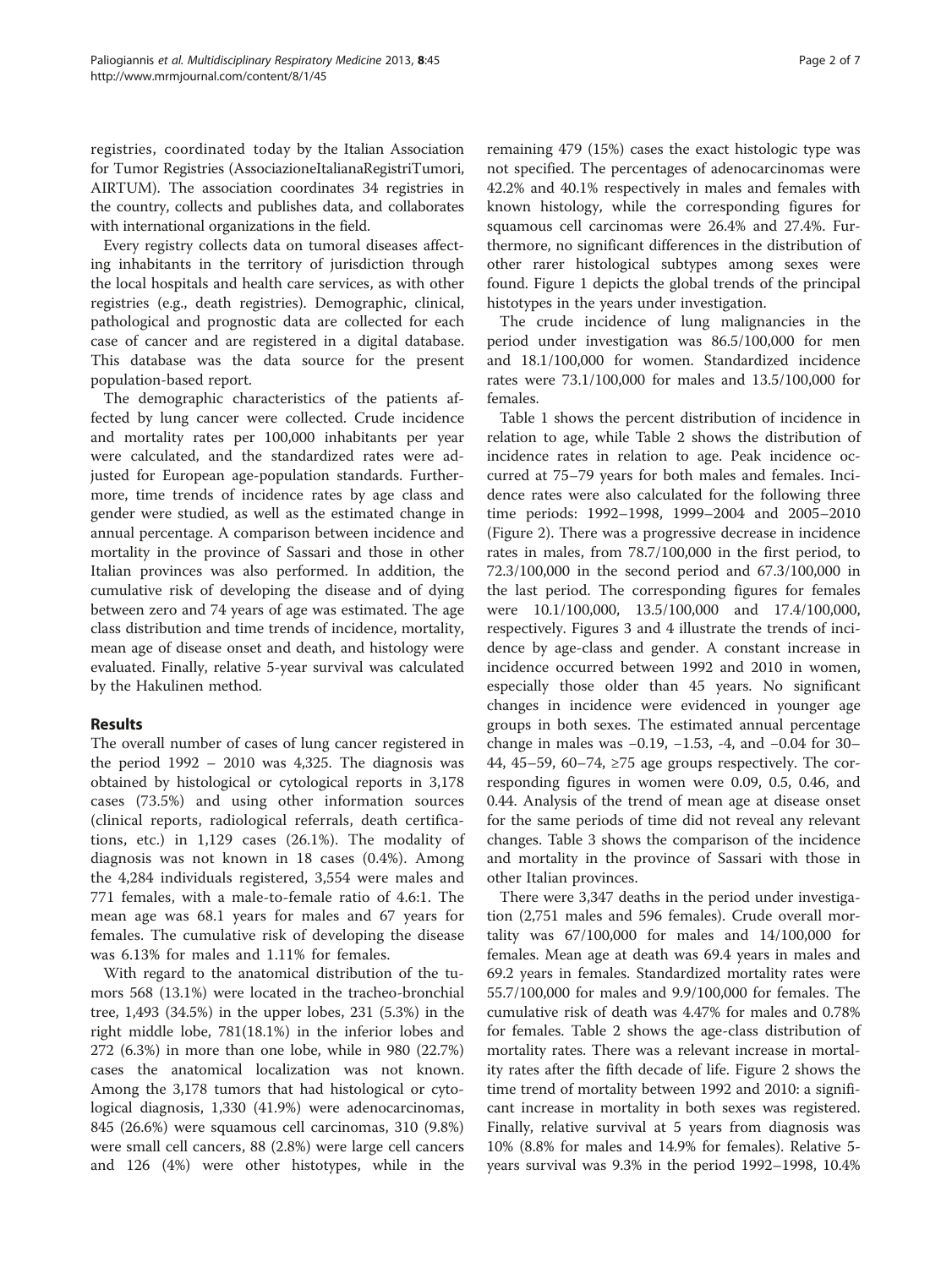<span id="page-2-0"></span>

in the period 1999–2004, and 10.3% in the last period under investigation (2005–2010).

## **Discussion**

World population age-standardized incidence of lung cancer calculated in 2008 was 22.9/100,000 (33.8/ 100,000 for men and 13.5/100,000 for women), while cumulative risk was 2.77% [[1\]](#page-5-0). Lung cancer is also the most frequent cause of death for cancer, with more than 1,370,000 deaths in the world in the same year [\[1\]](#page-5-0).

The incidence of lung cancer is significantly higher in most industrialized areas worldwide in comparison with developing countries; however, these countries present continuously increasing incidences in the last decades [[1,6\]](#page-5-0). In Europe more than 380,000 cases of lung cancer were estimated in 2008, with a standardized incidence rate of 48.9/100,000 for men and 13.4/100,000 for women, and approximately 340,000 deaths, with standardized mortality rates of 42.5/100,000 for males and 10.8/100,000 for females. The highest figures were observed in central and eastern European countries (Hungary and Poland) [[1\]](#page-5-0).

Table 1 Age-class incidence distribution of lung cancer in North Sardinia, 1992-2010

| Age (years) | Number of cases (%) |                |  |  |
|-------------|---------------------|----------------|--|--|
|             | <b>Males</b>        | <b>Females</b> |  |  |
| $0 - 14$    | 0(0)                | 0(0)           |  |  |
| $15 - 29$   | 2(0.06)             | 2(0.26)        |  |  |
| $30 - 44$   | 60 (1.69)           | 33 (4.28)      |  |  |
| 45-59       | 656 (18.46)         | 173 (22.44)    |  |  |
| $60 - 74$   | 1,819 (51.18)       | 315 (40.86)    |  |  |
| $75+$       | 1,017 (28.62)       | 248 (32.17)    |  |  |

In Italy 38,500 new cases and 34,500 deaths for lung cancer were estimated in 2012 [[7\]](#page-5-0). Different incidence figures were observed throughout the country in the period 2006–2008: 72.9/100,000 in northern, 63.8/100,000 in central and 65.4/100,000 in southern regions [[7\]](#page-5-0). The standardized incidence rates in the

| Table 2 Age-class incidence and mortality rates of lung |  |
|---------------------------------------------------------|--|
| cancer in North Sardinia, 1992-2010                     |  |

| Age (years)  | Incidence<br>(/100,000 per year) |                | <b>Mortality</b><br>(/100,000 per year) |                |
|--------------|----------------------------------|----------------|-----------------------------------------|----------------|
|              | <b>Males</b>                     | <b>Females</b> | <b>Males</b>                            | <b>Females</b> |
| $0 - 4$      | 0                                | $\mathbf 0$    | 0                                       | $\overline{0}$ |
| $5-9$        | $\Omega$                         | $\Omega$       | $\Omega$                                | $\Omega$       |
| $10 - 14$    | $\Omega$                         | $\Omega$       | $\Omega$                                | $\Omega$       |
| $15-19$      | $\Omega$                         | $\Omega$       | $\Omega$                                | $\Omega$       |
| $20 - 24$    | $\mathbf 0$                      | 0.4            | $\Omega$                                | $\Omega$       |
| $25 - 29$    | 0.6                              | 0.3            | $\Omega$                                | 0              |
| 30-34        | 1.8                              | 1.8            | 1.5                                     | 0.6            |
| 35-39        | 3.9                              | 3.9            | 2.1                                     | 1.5            |
| $40 - 44$    | 12.9                             | 4.4            | 6.9                                     | 3.5            |
| 45-49        | 37.7                             | 15.3           | 20.4                                    | 9.2            |
| 50-54        | 72.5                             | 19.4           | 50.6                                    | 14.6           |
| 55-59        | 141.2                            | 29.2           | 100,4                                   | 16.7           |
| 60-64        | 240.4                            | 35.5           | 168.4                                   | 25.5           |
| 65-69        | 329.6                            | 50.5           | 229.8                                   | 36.4           |
| 70-74        | 424.4                            | 62.5           | 334.5                                   | 47.8           |
| 75-79        | 495.3                            | 85.8           | 442.9                                   | 73.1           |
| 80-84        | 472                              | 74             | 453.2                                   | 74.9           |
| $85+$        | 298.2                            | 44.4           | 290.2                                   | 50.9           |
| <b>Total</b> | 86.5                             | 18.1           | 67                                      | 14             |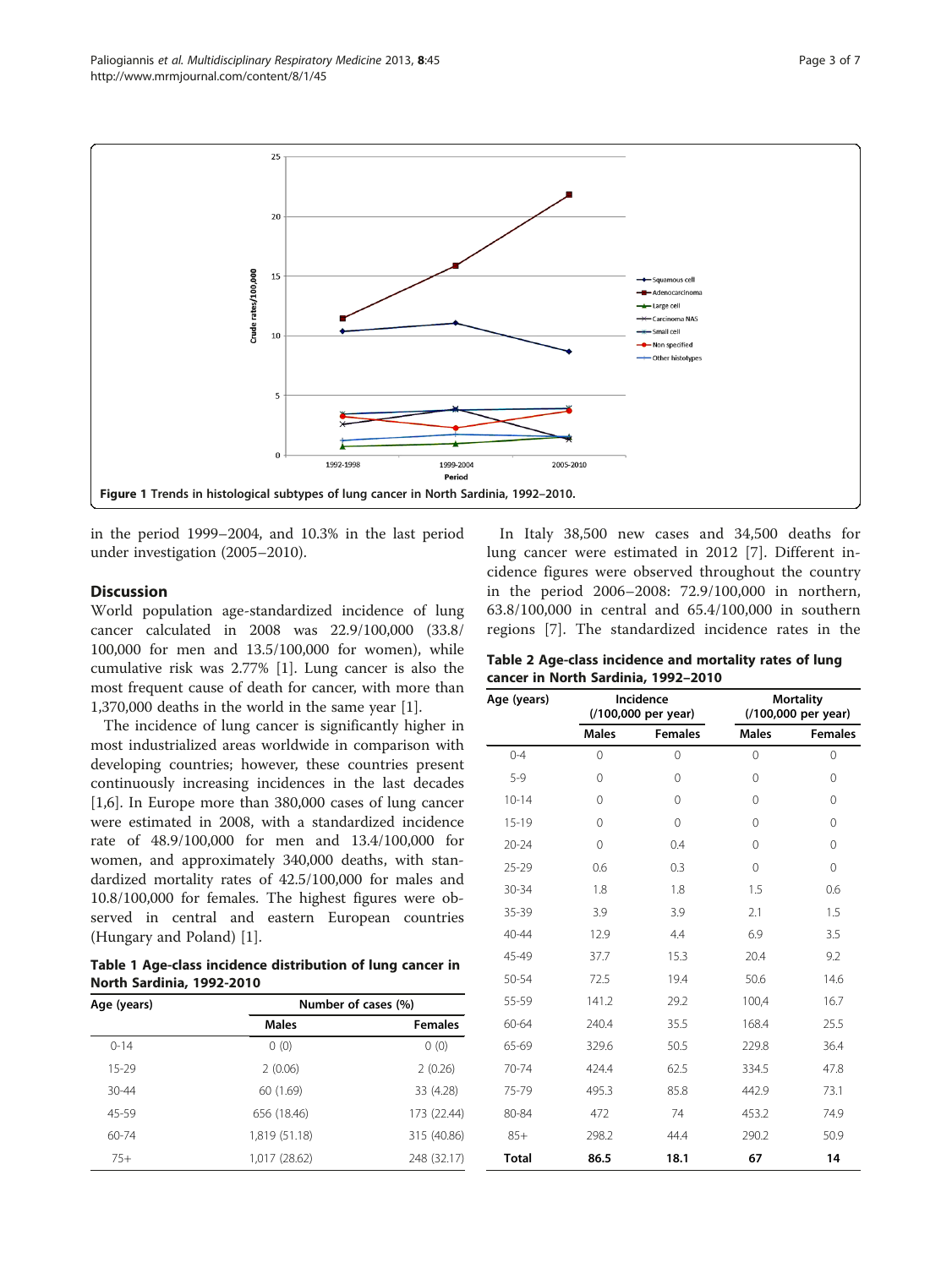<span id="page-3-0"></span>

province of Sassari were similar to those estimated by AIRTUM for northern Italian regions. Comparisons of the incidence rates with those of other Italian provinces or regions place our province in the middle between those with low incidence rates, such as Alto Adige and Macerata, and those with higher incidences like Genoa, Ferrara and Veneto (Table [3\)](#page-4-0). Lung cancer incidence rate was lower in North Sardinia than average rate in Italy; this may be due to a minor exposure to occupational and environmental carcinogens like asbestos, arsenic, radon and polycyclic aromatic hydrocarbons, given the lower diffusion of industrial activities in the area in the last decades, in comparison to other Italian provinces [[8](#page-5-0)].

Concerning histology, our data evidenced a prevalence of adenocarcinomas over squamous cell carcinomas and other subtypes of lung cancer. Furthermore, a decline in incidence of squamous cell carcinomas was evidenced, as opposed to other histological types which presented a slight increase in incidence rates between 1992 and

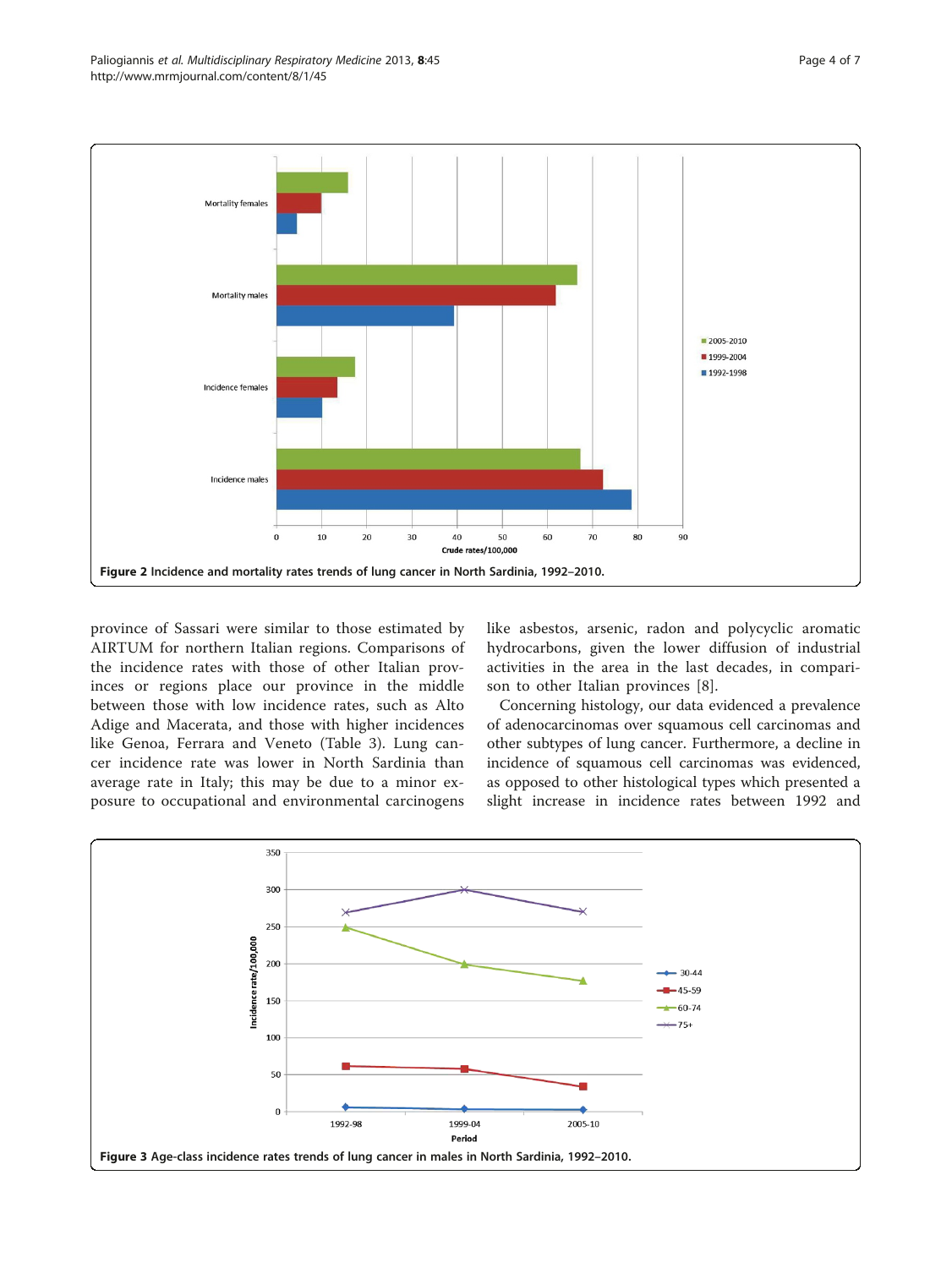<span id="page-4-0"></span>Paliogiannis et al. Multidisciplinary Respiratory Medicine 2013, 8:45 Page 5 of 7 http://www.mrmjournal.com/content/8/1/45



Table 3 Comparison with incidence and mortality rates of other Italian provinces, 1992-2010

| Province          | Incidence<br>(/100,000 per year) |                |              | <b>Mortality</b><br>(/100,000 per year) |  |
|-------------------|----------------------------------|----------------|--------------|-----------------------------------------|--|
|                   | <b>Males</b>                     | <b>Females</b> | <b>Males</b> | <b>Females</b>                          |  |
| <b>Alto Adige</b> | 59                               | 16.2           | 51.9         | 12.7                                    |  |
| <b>Biella</b>     | 94                               | 16.3           | 80.1         | 14                                      |  |
| Ferrara           | 96.8                             | 18.7           | 81.7         | 16.2                                    |  |
| <b>Florence</b>   | 77.4                             | 17.1           | 65.5         | 12.7                                    |  |
| Friuli V.G.       | 78.8                             | 19.2           | 71.5         | 16                                      |  |
| Genoa             | 97.9                             | 16.6           | 80.1         | 12.6                                    |  |
| Macerata          | 64                               | 11.9           | 57           | 8                                       |  |
| Modena            | 82.9                             | 18.6           | 72.9         | 15.4                                    |  |
| <b>Naples</b>     | 94.8                             | 13             | 83           | 10.6                                    |  |
| Parma             | 80.8                             | 20             | 65.2         | 14.9                                    |  |
| Ragusa            | 65                               | 8.4            | 56.6         | 7.3                                     |  |
| Reggio Emilia     | 76.9                             | 19             | 69.9         | 14.5                                    |  |
| Romagna           | 87.7                             | 20.3           | 71.5         | 14.5                                    |  |
| Salerno           | 74.3                             | 8.8            | 66.1         | 7.6                                     |  |
| <b>Sassari</b>    | 73.1                             | 13.5           | 55.7         | 9.9                                     |  |
| <b>Turin</b>      | 87.9                             | 18.2           | 75.7         | 14.2                                    |  |
| <b>Trento</b>     | 68                               | 11.8           | 66.6         | 10.7                                    |  |
| <b>Umbria</b>     | 66.7                             | 14.2           | 55.4         | 9.8                                     |  |
| Varese            | 84.1                             | 14.5           | 81.1         | 12                                      |  |
| Veneto            | 95.1                             | 21.1           | 85.7         | 15.5                                    |  |
| Mean              | 80.8                             | 16.9           | 69.9         | 13.1                                    |  |

2010. A remarkable shift in world lung cancer incidence rates by histologic subtype occurred in the last decades. Squamous cell carcinoma was the most frequently observed histotype in the initial epidemiological reports since the 80's when it was superseded by adenocarcinoma [\[2,9](#page-5-0)]. The causes of such shifting are not clear and several hypotheses have been proposed, concerning mainly factors linked to tobacco smoking: changes in the characteristics of cigarettes, increased puff volume, increased nitrate levels and, finally, higher incidences in women who tend to have adenocarcinomas more frequently than parallel male cohorts [[10](#page-5-0)[,11](#page-6-0)]. This tendency was not confirmed in our cohort in which adenocarcinomas and squamous cell carcinomas involved both sexes similarly, but a relatively high percentage of cases without histological diagnosis was also observed (15%), due to some procedural limitations in data collection and registration.

Considering the distribution of the disease in relation to age, less than 5% of the cases occurred in individuals <45 years, while more than 75% occurred after the sixth decade of life. This reflects the modalities of exposure to risk factors like smoking and pollution and the long latency from exposure to disease. Incidence rates increased with aging in both sexes, reaching peak values in individuals  $\geq 80$  years. Incidence rates trends remained stable in individuals <45 years, decreased in all age groups in males ≥45 years (especially in the last decade), and increased in the corresponding age groups in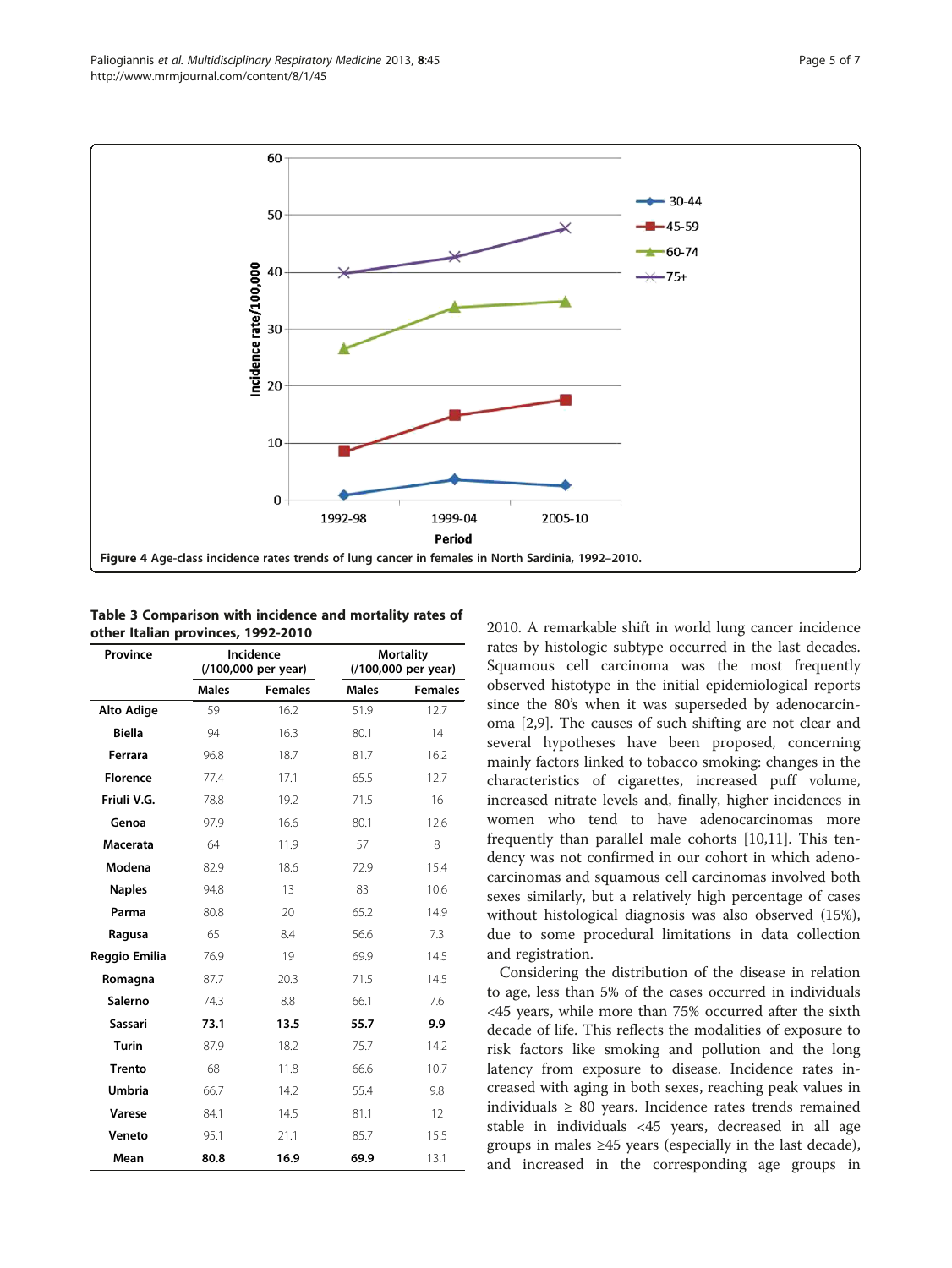<span id="page-5-0"></span>females. The study of the estimated annual percentage change by age group demonstrated that incidence rate reductions in males and increases in females involved mainly individuals between the fifth and seventh decade of life. This distribution pattern is similar to those reported for the world population [6].

The time trends analysis showed a steady increase in incidence of lung cancer in females in Sassari province in the period under investigation. Conversely, a slight reduction in incidence rates was observed in males. These trends are common to numerous national and international geographical areas, and may reflect the increasing diffusion of tobacco smoking in women as opposed to the reduction of smoking incidence in men. The world standardized incidence rates of lung cancer increased by 22% among females and decreased by 3% among males in the period 1985–2002 [\[12](#page-6-0)]. Giving the current smoking trends, it is calculated that by 2030 lung cancer will affect both sexes equally [2].

The role of screening programs in patients with risk factors for lung cancer is still a matter of debate. Some studies, especially those performed using standard chest X-ray, did not reveal any impact of the screening program on survival. More recent contributions, with a longer follow up time available and better technologies employed, showed a relevant decrease in mortality rates in enrolled patients, and posed the question of the utility of screening strategies in lung cancer prevention [\[13](#page-6-0)]. Nevertheless, several aspects remain to be addressed before the introduction and diffusion of screening campaigns in clinical practice. To date no screening programs for lung cancer are active in North Sardinia, as opposed to numerous smoking control campaigns.

Concerning mortality, 3,347 (2,751 males and 596 females) deaths occurred in the 18 years we studied. Standardized mortality rates were considerably inferior in women. Considering the age-class mortality trend, a natural increase in relation to age was observed in both sexes, with peaks after the eighth decade of life and with a slight increase between 1992 and 2010 (Table [2](#page-2-0)). Standardized mortality rates increased in Sassari province in the years under investigation, as opposed to global national figures which evidenced a steady decrement of mortality rates in males in the last 2 decades (−2.2% per year) and a continuous increment in females (+1% per year) [7].

Finally, the relative 5 years survival from diagnosis was low in both sexes (10%), but in accordance with percentages published for other developed countries and for the entire country [\[14\]](#page-6-0). Several factors impact on such low survival in patients with lung cancer such as the lack of effective screening programs, non-specific clinical manifestations, delays in diagnosis, high percentage of advanced stages at diagnosis, smoking related comorbidities, ineffectiveness of current therapeutic strategies, and others. The relative 5 years survival was better in women, but the gap observed between sexes will probably decrease in the future as a consequence of the steadily increasing smoking incidences in women [2,9]. The current gap may depend on several factors, other than smoking habits, like biological dissimilarities or differences in histology, stage and therapy. Globally, the relative 5-years survival improved in our cohort from 1992 to 2010.

### Conclusions

Our data showed an increasing trend in incidence of lung cancer in women in North Sardinia in the last decades. Conversely, a reduction of incidence rates was observed in males. Furthermore, a slightly increasing trend in mortality rates was observed in both sexes, suggesting the need to enhance smoking control strategies, consider adoption of effective surveillance policies, and improve diagnosis and treatment methods.

#### Competing interests

The authors declare that they have no competing interests.

#### Authors' contributions

PP, FA, AC and MB contributed to design the study, write the manuscript and revise editing. MB and RC contributed to the collection and analysis of statistical data. MB, RC, FT and MT contributed to the interpretation of data and revision of the manuscript. GP performed the final revision of the manuscript. All authors read and approved the manuscript.

#### Author details

<sup>1</sup>Department of Surgical, Microsurgical and Medical Sciences, University of Sassari, V. le San Pietro 43B, 07100, Sassari, Italy. <sup>2</sup>Service of Epidemiology, A. S.L. 1, Via Amendola 55, 07100, Sassari, Italy. <sup>3</sup>Institute of Biomolecular Chemistry, Cancer Genetics Unit, C.N.R., TraversaLa Crucca 3, 07040, Sassari, Italy.

#### Received: 23 March 2013 Accepted: 31 May 2013 Published: 12 July 2013

#### References

- 1. Globocan: 2008.<http://globocan.iarc.fr>.
- 2. Jemal A, Siegel R, Xu J, Ward E: Cancer statistics, 2010. CA Cancer J Clin 2010, 60:277–300.
- 3. Kamangar F, Dores GM, Anderson WF: Patterns of cancer incidence, mortality and prevalence across five continents: defining priorities to reduce cancer disparities in different geographic regions of the world. J Clin Oncol 2006, 24:2137–2150.
- 4. Wynder EL, Graham EA: Tobacco smoking as a possible etiologic factor in bronchiogenic carcinoma; a study of six hundrend and eighty-four proved cases. J Am Med Assoc 1950, 143:329–336.
- 5. Burney LE: Smoking and lung cancer. A statement of the public health service. JAMA 1959, 171:1829–1836.
- 6. Nair G, Iyer A: Lung Cancer Where are we now? JIACM 2013, 14:50–56.
- 7. I numeridelcancro in Italia. 2012. [http://www.registri-tumori.it/cms/it/node/](http://www.registri-tumori.it/cms/it/node/2537) [2537](http://www.registri-tumori.it/cms/it/node/2537).
- 8. Jemal A, Bray F, Center MM, Ferlay J, Ward E, Forman D: Global cancer statistics. CA Cancer J Clin 2011, 61:69-90.
- 9. Devesa SS, Bray F, Vizcaino P, Parkin DM: International lung cancer trends by histologic type: male:female differences diminishing and adenocarcinoma rates rising. Int J Cancer 2005, 117:294-299
- 10. Samet JM, Avila-Tang E, Boffetta P, Hannan LM, Olivo-Marston S, Thun MJ, Rudin CM: Lung cancer in never smokers: clinical epidemiology and environmental risk factors. Clin Cancer Res 2009, 15:5626–5645.